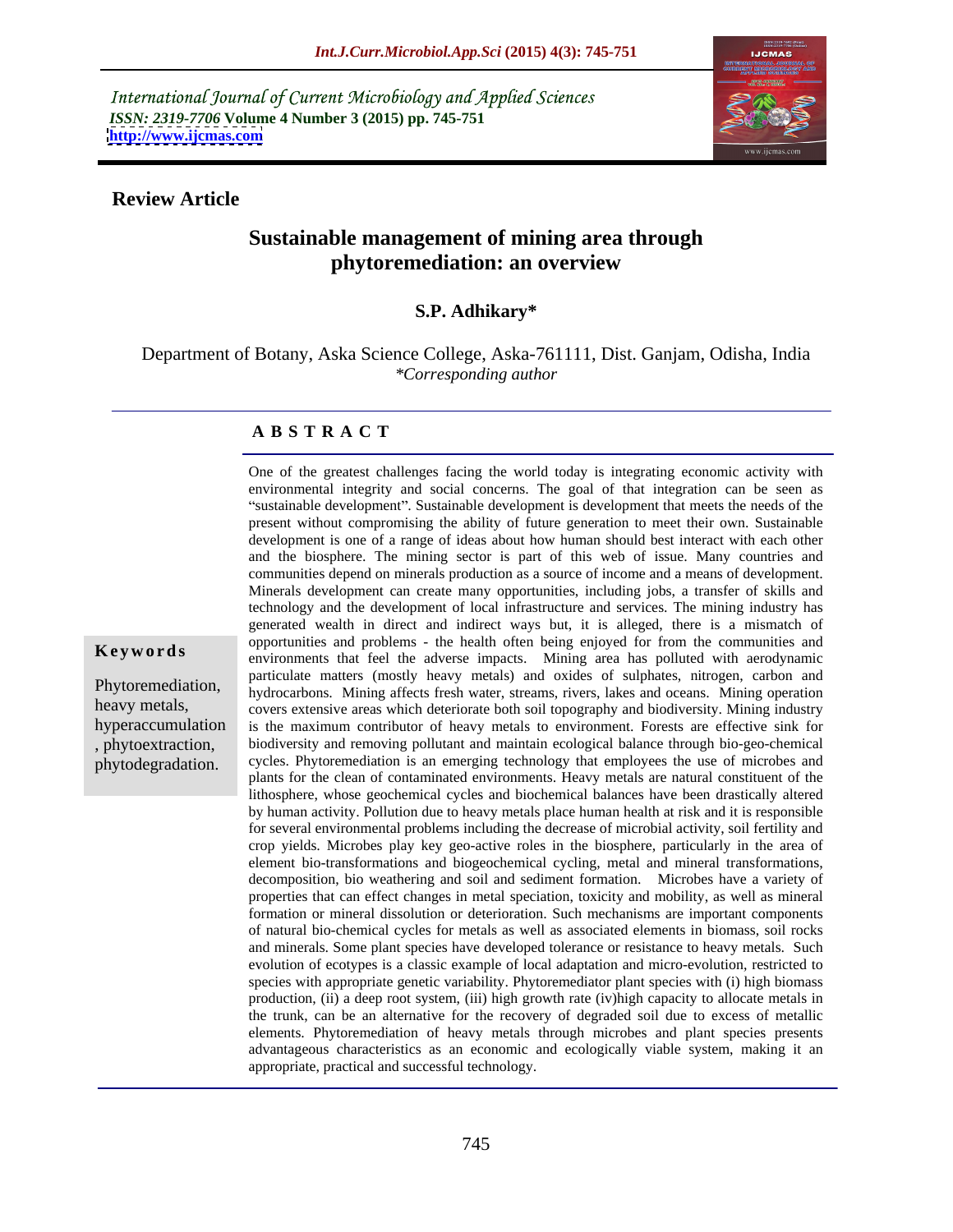exploration for and removal of minerals a recent technique for environmental from the earth. Mining industry pollute management. Mining area has polluted with environment by its pollutants during aerodynamic particulate matters (mostly processing when they are added with heavy metals) and oxides of sulphates, primary and secondary factors of nitrogen, carbon and hydrocarbons. Mining environment. Mining pollutant and industry is the maximum contributor of environmental factors interact with each heavy metals to environment. Heavy metals other and create a stress on environment are natural constituent of the lithosphere, which impact on biosphere. Mining whose geochemical cycle and biochemical environment is affect air quality by balance have been drastically altered by particulate matter which is released in human activity. Man's exposure to heavy surface mining. When the soil is removed, metals comes from industrial activities like vegetation is also removed exposing the soil to the weather, causing particulates to process (Nriagu, 1996). About 90% of the become airborne through wind erosion and anthropogenic emissions of heavy metals road traffic. Mining can cause physical have occurred since 1990 AD; it is now well disturbances to the landscape, creating recognised that human activities leads to a eyesores such as waste stock pits and open substantial accumulation of heavy metals in pits. Such disturbances may contribute to the soils on a global scale (e.g. 5.6 - 38 x 106 decline of biodiversity. Water pollution  $Kg$  Cd  $Yr^{-1}$ ). United States Environmental caused by mining include acid mine Protection Agency (1997) reported that drainage, metal contamination and increased heavy metals such as Cd, Cu, Pb, Cr, Ni and sediment level in streams. Acid mine Zn are important environmental pollutants, drainage (AMD) is a potentially severe particularly in areas with high anthropogenic pollution hazard that can contaminate pressure. Mining for precious metals, coal surrounding soil, ground water and surface and other commodities form an important water. The primary sources for acid part of many countries economics. generation are sulphide minerals such as Developing countries (Brazil, China, India pyrite (iron sulphide) which decompose in and Peru) contribute a large proportion of air and water. Pyrite + oxygen + water  $\rightarrow$  the world's mining products. Mining "Yellow body" + sulphuric acid. Yellow body is the name for iron and aluminium the method of extraction; contamination of compounds that stain streambeds. One of the greatest challenges facing the world today is harmful effects on the environment or by integrating economic activity with longer term effects on reducing biodiversity environmental integrity and social concern. (WHO, 2008). Geological and The goal of that Integration can be seen as anthropogenic activities are major source of development is development that meets the 2003). needs of the present without compromising the ability of future generation to meet their Pollution due to heavy metals place human own. Sustainable development is one of a health at risk and it is responsible for several range of ideas about how human should best environmental problems including the interact with each other and the biosphere.

**Introduction** The technology available during this period Mining is an industry that involves the environmental damage. Phytoremediation is sustainable development". Sustainable heavy metal contamination (Dembitsky, was not always able to prevent or control metals comes from industrial activities like mining smelting, refining and manufacturing process (Nriagu, 1996). About 90% of the part of many countries economics. activities affect health via. Water through; local water sources as well as having (WHO, 2008). Geological and 2003).

environmental problems including the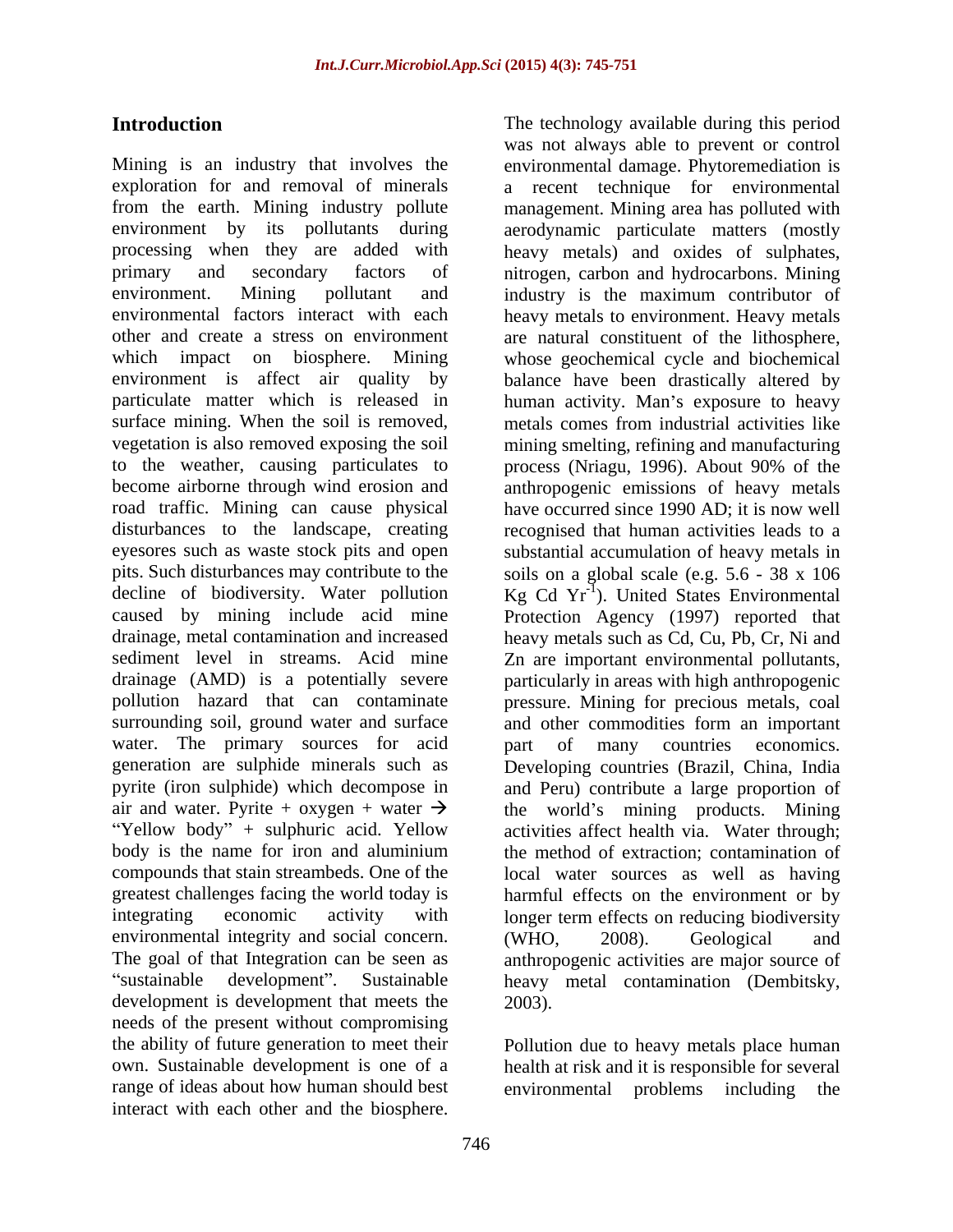decease of microbial activity, soil fertility and crop yields. Forests are effective sink structure (e.g. Vacuole) becoming for biodiversity and removing pollutant and

or their enzymes to break down relatively have evolved highly specific mechanism to proteins with transport function, generally known as transporters. Trans-membrane transporters process an extracellular binding domain to which ions attach just before the transport, which connects extra cellular and intracellular media. The trans-membrane and inorganic pollutants presented in soil, structure facilitates the transfer of bound liquid and air substracta, mainly in soil ions from extracellular space through the contaminated with heavy metals. hydrophobic environment of the membrane Phytoremediation can be achieved through to cell. The total amount of ions associated with the root, only a part is absorbed into cells. A significant ion fraction is physically absorbed at the extra cellular negatively • Phytostabilisation  $\frac{1}{2}$  charged sites (COO) of the root cell walls. ) of the root cell walls. The cell wall bound fraction cannot be trans<br>locating to the shoot and therefore, cannot locating to the shoot and therefore, cannot be removed by harvesting shoot biomass  $\bullet$ (Phytoextraction).Metals can also be

maintain ecological balance through (Lasat *et al.,* 1998).Movement of metal biogeochemical cycle. Basing on the above containing sap from the root to the shoot, facts, the present paper deals with the termed translocation, primarily controlled by effective management of sink potential two processes; (i) root pressure and (ii) leaf through phytoremediation. transpiration. During translocation, metals **Mechanism of phytoremediation process** cells. Root growth affects the properties of Bioremediation is the process that uses growth of the microbial consortium. green plants and consortia of Rhizospheric micro-organisms may interact microorganisms (fungi, algae and bacteria) symbiotically with roots to enhance the non-biodegradable pollutants rendering 1997).Some micro-organism may excrete them safe in the environment. organic compounds which increase Bioremediation with green plants is often bioavailability and facilitate root absorption referred to as green-clean or of metals (Kanazawa et al., 1995).Soil phytoremediation.To grow and complete life microorganisms can also directly influence cycle plant must acquire essential metal solubility by altering their chemical micronutrients (mostly heavy metals).Plants properties. Some plants and grass species take up, translocate and store these nutrients. rhizosphere by exuding a variety of organic Metal ions are charged, so they cannot move compounds (Mugineic, avenic, citric and freely across the cellular membranes which malic acids) from roots (Pellet *et al.,* 1995 are lipophilic structures. Metal ions transport and Larsen *et al.,* 1998).Root exudates into cells must be mediated by membrane complex metal ions keeping them in solution complexes and sequestered in cellular structure (e.g. Vacuole) becoming unavailable for translocation to the shoot can be reabsorbed form the sap into leaf the Rhizospheric soil and stimulates the potential for metal uptake (Anderson, organic compounds which increase can regulate metal solubility in the available for Uptake into roots.

### **Types of phytoremediation**

Phytoremediation can be applied to organic contaminated with heavy metals. several processes. These are as follows:

- Phytoextraction (Phyto-accumulation)
- Phytostabilisation
- Rhizofiltration and the state of the state of the state of the state of the state of the state of the state of
- Phytovolatilization
- Phytodegradation (Phytotransformation)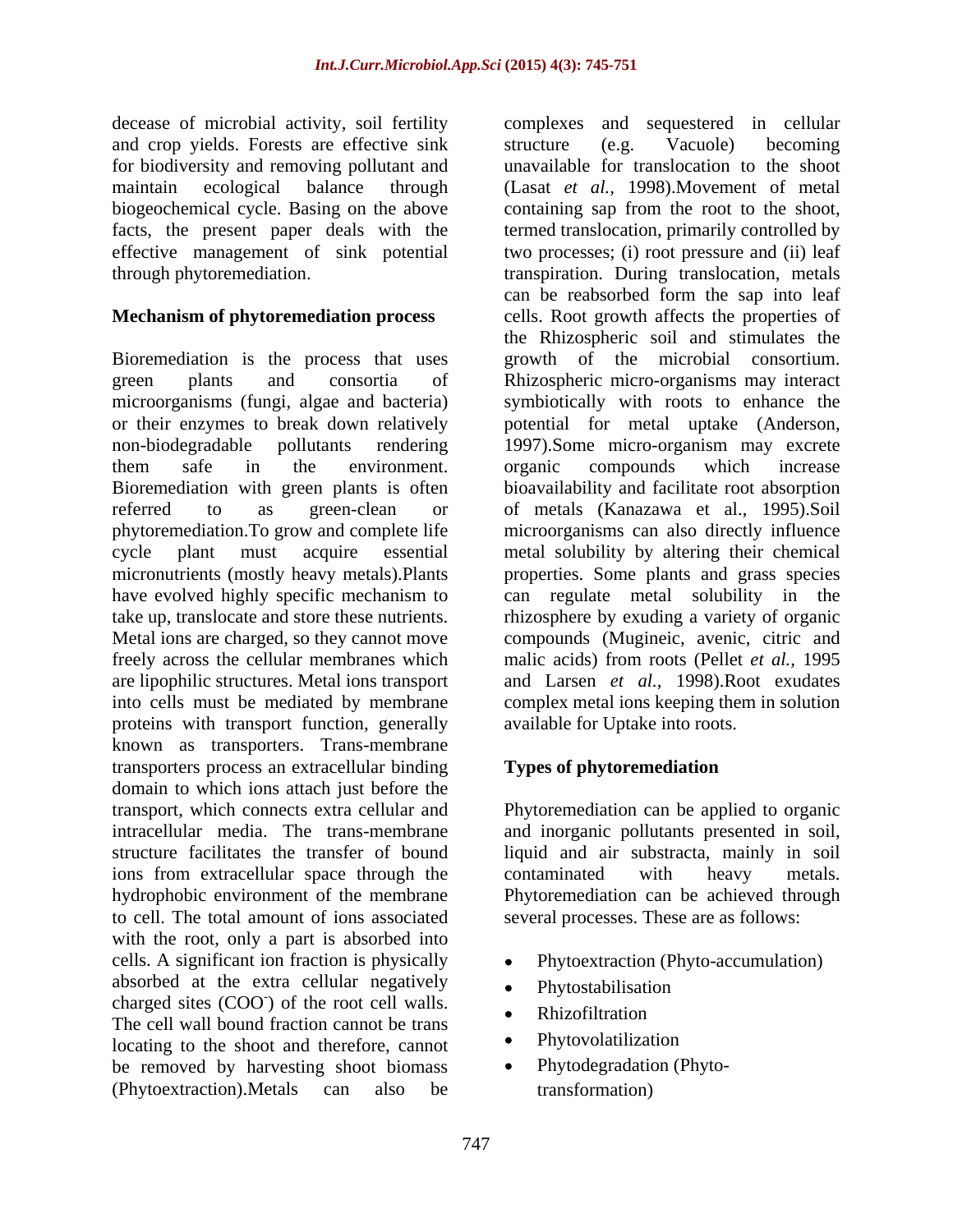The technology involves the extraction of associated with this technology are that the metals by plant roots and the translocation disposal of hazardous material / biomass is thereof to shoots. The roots and shoots are not required and it is very effective subsequently harvested to remove the whenrapid immobilisation is needed to contaminants from the soil.The costs involved in phytoextraction would be more Phytostabilisation, by Sorghum (fibrous than ten times less per hectare compared to root) and other grass families are used to conventional soil remedial techniques. remediate soil contaminated with heavy During the phytoextraction procedure, plants metals and amended vermicompost in cover the soil and erosion and leaching will contaminated soil as a natural fertilizer thus be reduced. A fern *P. Vittata* is a hyper (Jadia &Fulekar, 2008).The large surface accumulator to Arsenic (Ma *et al.,* 2001).Sunflower (*H. annus*) have proven penetration of roots into the soil reduces effective in the remediation of radionuclides leaching via stabilization of soil and capable and certain heavy metals (Schnoor, 1997). of immobilizing and concentrating heavy Several species of salix are explored in metals in the roots. This prevents seeping or programmes for the removal of heavy metals spreading of pollutants to ground water or to from soil (Unterbrunner *et al.,* the surrounding soil. The process is effective 2007).Though production of biomass, a in stabilizing vegetation cover, prevention of profuse root system, high growth rate, capacity to grow in soil poor in nutrients and associated to metal resistance are important factors for the use of plant species in the **Rhizofiltration** method of soil decontamination. Currently about 400 hyperaccumular species of metals, It is defined as the use of plants, both pertaining to the A*steraceae, Brassicaceae, Caryophyllaceae, Cyperaceae,* and precipitate contaminates from polluted *Acanthaceae, Fabacae, Lamiaceae,* aqueous sources in their roots. Sunflower, *Poaceae, Violaceae* and mustard, tobacco, rye, spinach and corn *Euphorbiaceae*families have been identified have been studied for their ability to remove (Prasad & Freitas, 2003).Avicennia marina heavy metals. Roots of many hydroponically accumulates metals in the roots in grown terrestrial plants such as mustard and proportion to their concentration in the sediments (Weis & Weis, 2004).After exposure to metals, the leaves excrete Pb, Zn and Fe from aqueous solutions significant amount of this metal in (Dushenkov *et al.,* 1995).The results showed conjugation with saline crystals excreted at that pistia, duckweed and water hyacinth can the adaxial surface of the leaf. Spartina be good accumulators of heavy metals in alterniflora and Phragmit esaustralis actively aquatic environment. This method re excretes metals in saline crystals released stabilizes plant community in polluted through hydathodes (Burke *et al.,* 2000). landscape, prevents leaking of soil pollutants

**Phytoextraction** and **sorption**, precipitation, complexion or metal Phytostabilization can occur through the valence reduction. Some of the advantages preserve ground and surface water. area of fibrous roots and intensive soil erosion and also remedial for metal pollution.

# **Rhizofiltration**

**Phytostabilsiaiton** and promotes recycling of metals forterrestrial and aquatic, to absorb, concentrate sunflower effectively removed the potentially toxic elements Cu, Cd, Cr, Ni,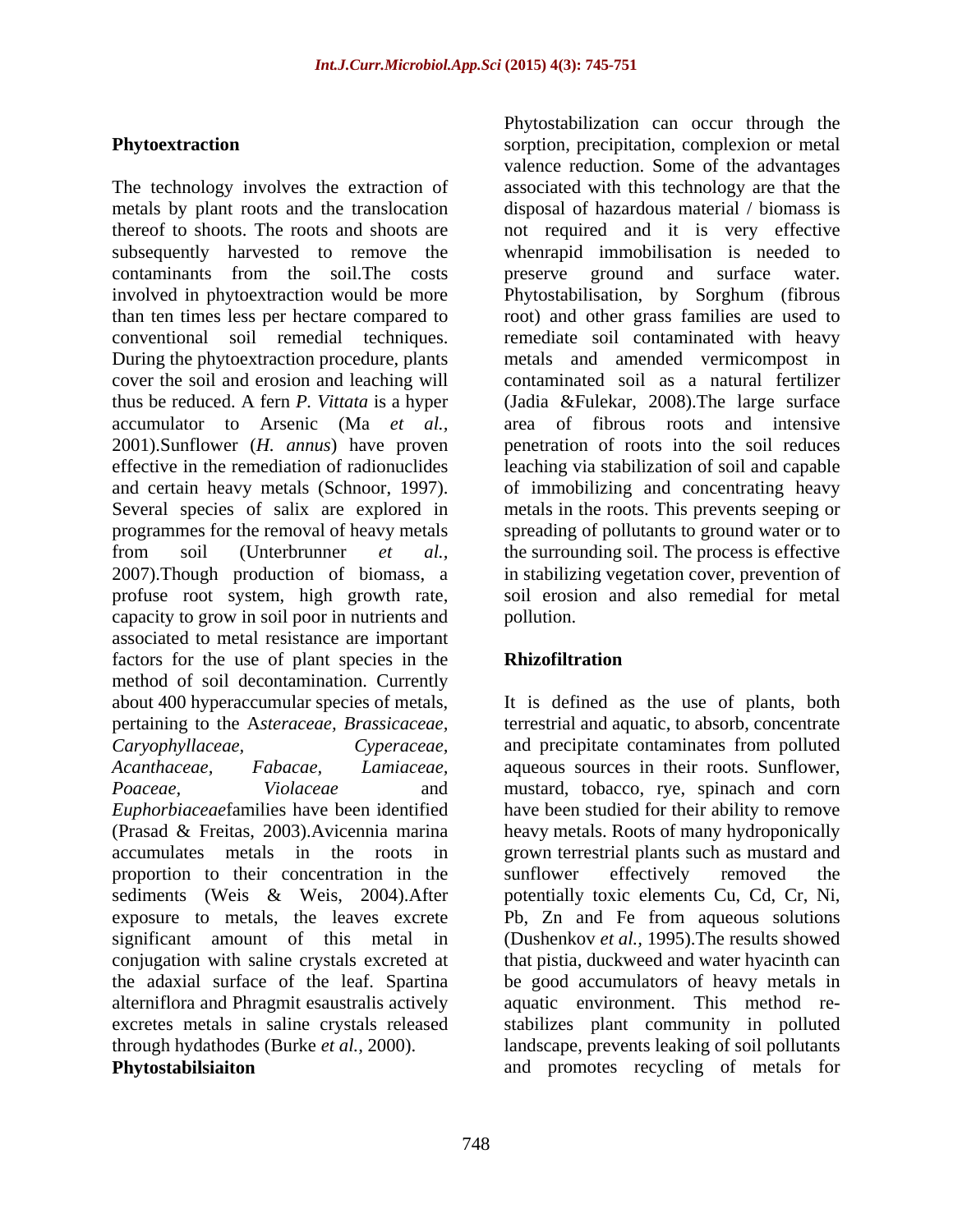industrial use. This system also removes

Phytovolatilization involves the use of phytovolatilization of selenium and other plants to take up contaminants from the soil, heavy metals. These occur mostly in transforming theminto volatile forms and transpiring into the atmosphere. In laboratory experiment, tobacco (N. tabacum) Phytodegradation and a small model plant (*Arobidopsis thaliana*) that had been genetically modified Heavy metals and organic pollutants from and include a gene for mercuric reductase soil and water are degraded metabolically by converted ionic mercury Hg(II)to the less toxic metallic mercury Hg (O) and pollutants are broken down, transformed and volatilized it (Meagher *et al.,* finally taken up by plants as nutrients. This 2000).Transformed yellow poplar process reduces soil and ground water (*Liriodendron tulipifera*) plantlets had pollution and enhances micro-degradation in resistance to and grew well in, normally toxic concentrations of ionic mercury. The

metals in wetlands and estuarine system. times more elemental mercury than did **Phytovolatilization** 1998).Indian mustard and canola (*Brassica*  transformed plantlets volatilized about ten untransformed plantlets (Rugh *et al., rapus*) may be effective for growing plants and trees.

## **Phytodegradation**

plants or enzymatically by microbes. These the rhizosphere.

### **Figure.1** Metal uptake and accumulation in plants



- 1. A metal fraction is sorbed at root surface
- 2. Bioavailable metal moves across cellular membrane into root cells
- 3. A fraction of the metal absorbed into roots is immobilized in the vacuole
- 4. Intracellular mobile metal crosses cellular membranes into root vascular tissue (xylem)
- 5. Metal is translocated from the root to aerial tissues (stems and leaves)

**Source :**Lasat, Mitch M. "The Use of Plants for the Removal of Toxic Metals from Contaminated Soil". American Association for the Advancement of ScienceEnvironmental Science and Engineering Fellow. (2000):5-24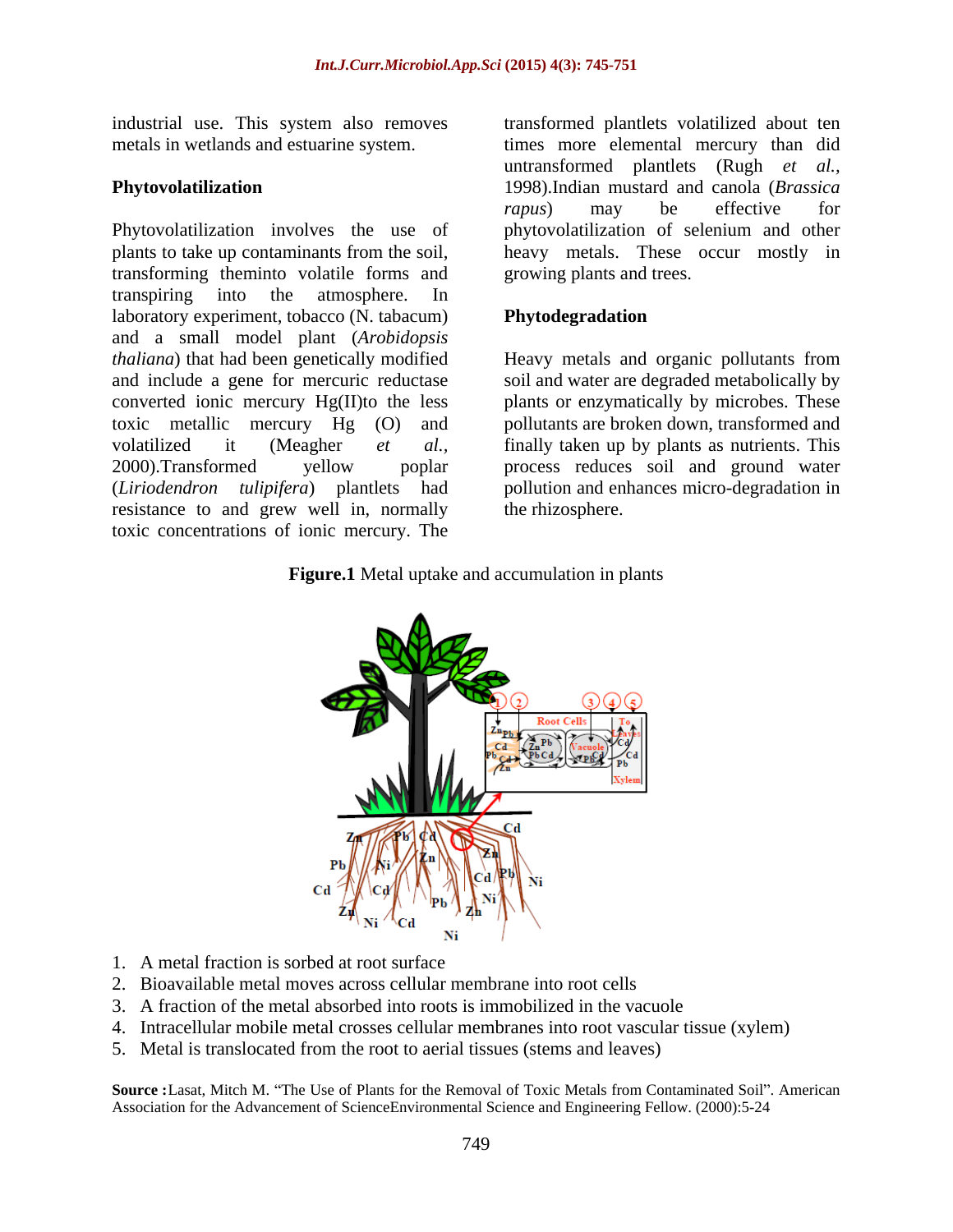*Pseudomonas multophila* was shown to assimilate metals. Gene from hyper reduce the mobile and toxic Cr<sup>6+</sup> to nontoxic accumulating or metal accumulating plants and immobile Cr3+ (Park *et al.,* 1999).Other transformed to less toxic and environment

Plant species show different allocation since they are of great importance for the patterns for heavy metals, whose planning of large scale application of this translocation from roots to the aerial part and their release from foliar tissue can be an important step for metal flow in ecosystems. Acknowledment Some stress tolerant plants that accumulate pollutants in excess are known as hyper The authors wish to express sincere thanks accumulators or natural scavengers. to the Principal, Aska Science College, Aska *Eichhornia crassipes* (water hyacinth), for his encouragement and providing *Hydrocotyl umbellate* (Pennyworth), *Lemna*  necessary facilities. The authors are also *minor* (Duck Weed) take up lead copper, grateful to Prof. Bhaskar Padhy, (Retd.), cadmium, mercury. Spirodela removes Department of Botany, Berhampur chromium, lead and arsenic. *Azolla pinnata* University, Berhampur, Odisha for his (water velvets) are hyper accumulators of lead, copper, cadmium, iron and silver.Pistia (water lettuce) the free floating is a well known arsenic scavenger. Typha (Cuttail) is **References** employed for removing copper, nickel even calcium and magnesium salts. Ipomea Anderson,T., 1997. Development of a (water spinach) accumulates lead and chromium. is tolerance to zinc. Azolla (ferns) aquatic mosses and liverworts are efficient metal removers. Algae removes copper (Chlorella), Manganese, iron and Burke, D.J., Weis, J.S. and Weis, P., 2000. lead (Hydrodictyon), Nickel, Copper Release of metals by the leaves of the (Scenedesmus).Terrestrial plants that salt marsh grasses Spartinaaltorniflora remove excess metals from soil are and pohragmites australis. Estuar, Coast Ocimom, Thlapsi and Arabidopsis. Benthic microalgae of sea (fucus, ulva) are act as Dembitsky, V., 2003. Natural occurrence of metal chelators. Genetic engineering is used for enhanced phytoremediation that alters the physiological functioning of plants through modification of primary and secondary metabolism. Genes from Dushenkov, V., Nanda Kumar, P.B.A., microbes are recombined in plants that have Motto H. and Roskin increased biodegradable properties to I.,1995.Rhizofoltration - The use of

reduce the mobile and toxic  $Cr^{6+}$  to nontoxic accumulating or metal accumulating plants heavy metals  $Hg^{2+}$ ,  $Pb^{+2}$ ,  $Cd^{2+}$ ,  $Fe^{3+}$ ,  $Zn^{2+}$  remove and detoxify pollutants are ,  $Cd^{2+}$ ,  $Fe^{3+}$ ,  $Zn^{2+}$  remove and detoxify pollutants are  $2^+$   $E_0^2$   $7n^2$  remove and deterify pollutants are ,  $\text{Fe}^{3+}$ ,  $\text{Zn}^{2+}$  remove and detoxify pollutants are ,  $\text{Zn}^{2+}$  remove and detoxify pollutants are  $2^{+}$  remove and deterify pollutants are and etc are toxic to environment due to their identified and transferred to fast growing motility, oxidation state. Environmental plants to increase the efficiency of mobility of these metals are minimised and phytoremediation in short period of time. friendly form of metals by microbes. understanding is necessary of the absorption, assimilate metals. Gene from hyper and micro-organisms, that can readily remove and detoxify pollutants are Phytoremediation strategy, a better transport and tolerance of metals in plants, technique under field conditions.

# **Acknowledment**

Department of Botany, Berhampur constant support, encouragement and revision.

# **References**

- phytoremediation Handbook : consideration for enhancing microbial degradation in the Rhizosphere. http: //es.epa.gov / neerga/ru/index.html.
- and pohragmitesaustralis. Estuar,.Coast shelf.Sci. 51: 153-159.
- a arsenic compounds in plants. Lichens algal species and microorganisms. Plant Science. 165: 1177- 1192.
- Dushenkov, V., Nanda Kumar, P.B.A., Motto H. and Roskin